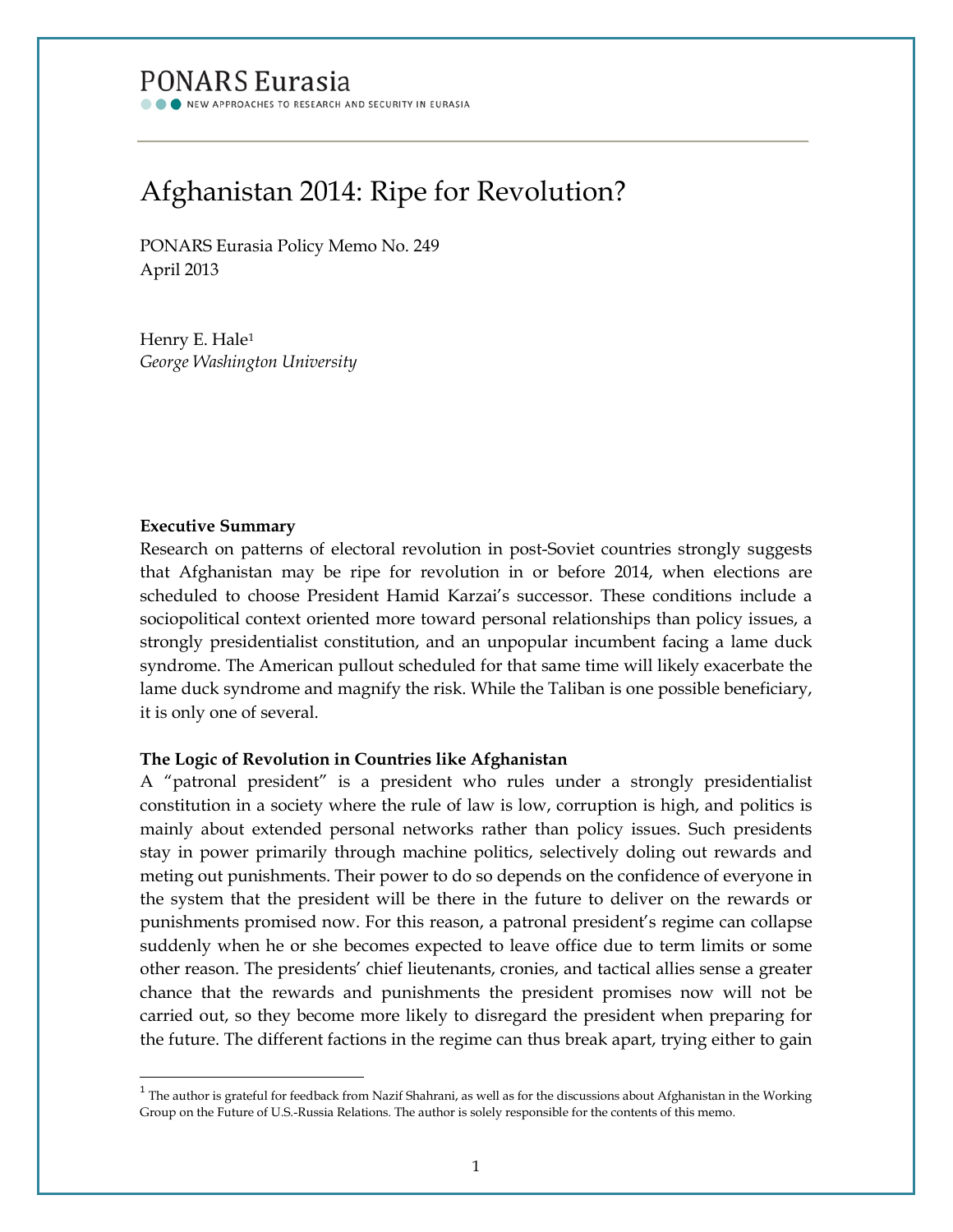the presidency for themselves or to ensure their rivals do not seize it. When the president is unpopular, these splits are likely to take the form of opposition to the president's policies and core network. When the president is popular, the president is better able to manage a succession since he or she can strongly influence the outcome by endorsement.

The post-Soviet experience strikingly illustrates the potency of this logic. Patronal presidents frequently saw their regimes fall apart when they became lame ducks and lacked strong public support. Research has thus found that every one of the "color revolutions" took place when an unpopular patronal president was already a lame duck. Both Eduard Shevardnadze in Georgia in 2003 and Askar Akaev in Kyrgyzstan in 2005 were in their constitutionally final terms and had already announced they would indeed leave office, and Ukraine's President Leonid Kuchma in 2004 had the right to run for reelection but opted not to. The result in all three cases was a series of major defections and betrayals by important allies, including in the presidents' own armed forces. These leaders' lack of popular support meant that such defectors easily found strong allies among the masses, who could be mobilized in opposition to the president. In a book manuscript, I show that this logic is key to explaining every single ouster of a patronal president in the post-Soviet space.

### **Why the Post-Soviet Experience is Relevant to Afghanistan**

Afghanistan clearly differs in some ways from the former Soviet Union, but the similarities indicate it might be susceptible to the same dynamics and the differences might even make it *more* susceptible rather than less, and potentially with a much more disruptive and destructive outcome.

As for similarities, aside from the fact that it is not entirely devoid of its own Soviet legacy, Afghanistan is a classic case of a country where the rule of law is low, corruption high, and politics center around a logic of patron-client relations based largely on extended personalistic networks of actual acquaintance. Afghanistan also features a strongly presidentialist constitution, creating the same kind of potential for winner-take-all dynamics that can make succession struggles deadly for the regime.

Hamid Karzai has also governed as a patronal president, making use of opportunities at the nexus of state and economy and reportedly building a wide range of tactical relationships with various warlords and other political-economic players in the licit and illicit economies. His political machine thus contains a wide range of rivalrous factions (networks) that could fracture just as those in post-Soviet countries did in the event of a lame duck syndrome. Moreover, while opinion polls in this part of the world are relatively few and not completely trustworthy, Karzai has long been regarded by many as enjoying low levels of public support, perceived by many to be corrupt and ineffective. And most important of all, he is currently in a lame duck phase of his rule, with his constitutionally final second full term in office set to expire in 2014, a limitation which he has pledged to observe and to which his international partners are strongly attempting to hold him.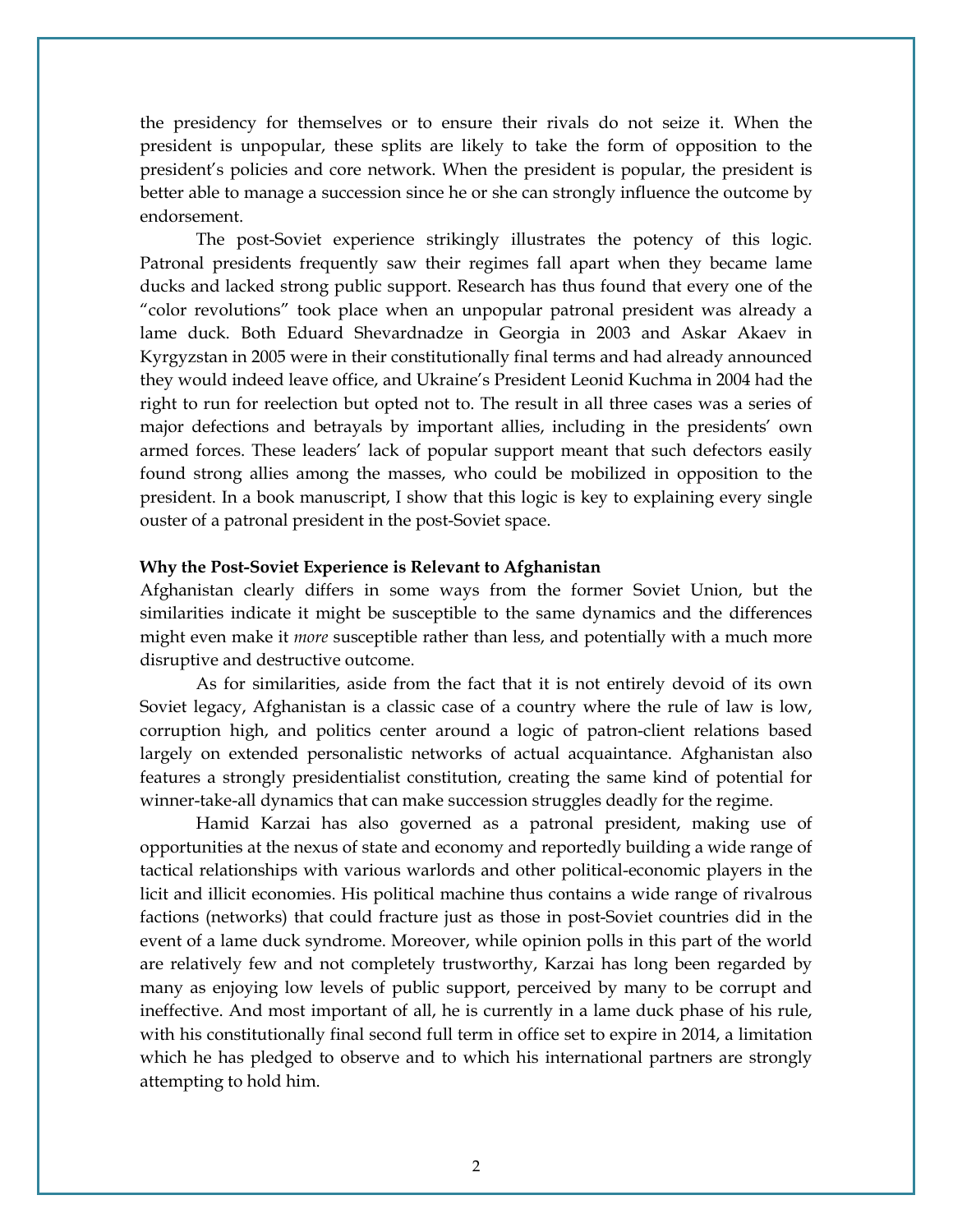Another important similarity is that some of the president's political networks are reputed to be heavily involved personally in the economy as well as the polity, having a lot potentially to lose should they be ousted from power. This gives them strong incentive to resist a loss in the popular vote, perhaps by attempting fraud and/or by using various forms of coercion to hang on to power, as an October 2012 report by the International Crisis Group warned. These are precisely the kinds of actions that turn a simple election into a revolution, in which coalitions (or loose tactical alliances) of defecting elites and masses protesting on the streets combine to resist and ultimately wrest power away from the incumbent network.

One might respond that Afghanistan is "different" and that the post-Soviet experience is irrelevant, but if one keeps in mind the logic that drove the post-Soviet revolutions, Afghanistan's differences would seem to make it more vulnerable to revolution in or leading up to 2014 rather than less. One is that Karzai's political machine is not nearly as strong as those in many former Soviet countries, largely because he inherited a polity essentially destroyed by civil war and foreign invasion. But the fact that his political machine is weak makes it more vulnerable to crumbling in the face of succession struggles.

Perhaps the most important difference, of course, is the strong role of foreign powers in the country. Most obvious is the presence of NATO armed forces, in particular from the United States. These have been a crucial factor helping establish Karzai as patronal president and sustaining him in power as he constructed his political machine. Even more crucially, these troops are widely perceived to be a linchpin of his power. This perception matters regardless of reality, because it means that the American troop reductions scheduled for 2014 are likely to add to expectations that Karzai and his regime cannot stay in power into the future. This is likely to exacerbate the lame duck syndrome facing Karzai and his political machine, making it more likely to collapse, resulting in an opposition taking power or reinvigorated civil war.

The United States is not the only foreign power involved in Afghanistan, with many parties to the conflict and different factions in the regime itself having significant relationships with other states. Pakistan's involvement appears to be the most complex, with different parts of its state widely reported to be backing both Karzai and his fiercest armed opposition. Such extensive foreign intervention surely means that regime dynamics in Afghanistan depend far more on external actors than do those in post-Soviet countries. These actors could very well stifle revolutionary developments if each strongly pressures its Afghan allies toward restraint and acceptance of an election result, even if the result is widely considered fraudulent. But if powerful external actors are not happy with the outcome of the 2014 succession election, or even with what they worry in advance may be the outcome, they can also provide crucial cover to different sides contesting the results (or opposing in advance what they anticipate will be bad results). And this would make an election-related revolution more likely in Afghanistan rather than less, with a high probability for intensified civil war.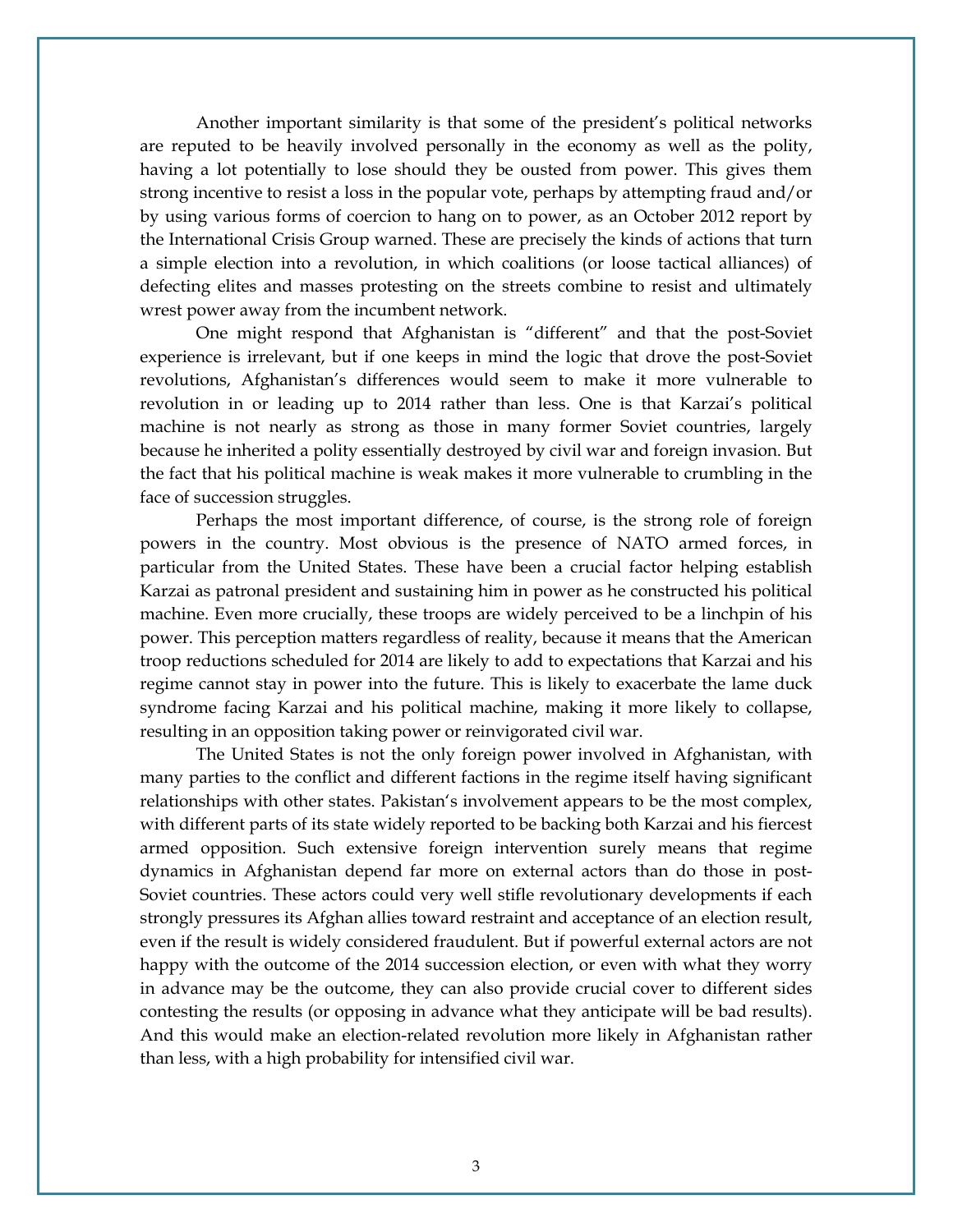Ethnic loyalties are also unlikely to supply the glue to hold the regime in place. While Pushtuns constitute a majority by most counts, they are by no means a unified bloc, instead being subdivided into numerous networks and rivalrous factions.

### **What Would a 2014 Afghanistan Revolution Look Like?**

Revolutions typically take unexpected forms, though the logic of patronal presidential rule and the post-Soviet experience where this logic has been observed in practice generate some possibilities that should be considered.

For one thing, while revolution would seem most likely in the wake of contested presidential election results in 2014, it is possible that a presidential ouster could take place by coup or ouster prior to that date if a set of powerful elite networks is able to coordinate to settle affairs without waiting for the election, perhaps reflecting the collaboration of foreign powers. In Armenia in 1998, for example, the unpopular lame duck president Levon Ter-Petrossian was ousted by a coalition led by his own prime minister and defense minister a few years before his final term expired, a move catalyzed by unpopular concessions he announced readiness to make to resolve a conflict with Azerbaijan. In Kyrgyzstan in 2010, the unpopular lame duck president Kurmanbek Bakiev was ousted by a popular uprising when he attempted a dramatic crackdown on media and sought to consolidate control of the economy in his family's hands—again, without waiting for the next election. But such coordination in advance of elections is difficult, especially when foreign powers backing different sides may not be inclined to agree, and indeed elections in patronalistic societies like Afghanistan's are important precisely because they provide easy and obvious "focal points" when powerful players in the system can coordinate their actions against a sitting regime, inside or outside the ballot box.

Public opinion is likely to play a major role in determining the final outcome. While it might seem that the actor with the greatest administrative, economic, or coercive might is likeliest to win, this kind of power can dissolve in revolutionary events, when networks and individuals are prone to stop taking orders and to make their own judgments about which side is most likely to win so as to jump to that side in a timely manner. But where contested elections are in place to formally and officially decide the outcome of a struggle, it is not only raw power that matters but also the ability to attract real public support. This is because public support is a major asset in its own right, helping different sides mobilize supporters to the streets, making such street protesters harder to disperse, and rendering election fraud more difficult or costly to pull off. Networks and key players looking to jump early onto the side of a winner, therefore, are likely to align with those who have strong public support. Of course, it is not always clear in Afghanistan where public support lies, or potentially lies, diluting popularity's effects. Also, foreign involvement may make rival factions less inclined to jump on someone else's bandwagon and more likely to continue fighting, raising the specter of post-revolution civil war.

This also means that even if a major revolutionary situation breaks out, it is not clear from the logic alone who would win, other than to say that it will likely be an actor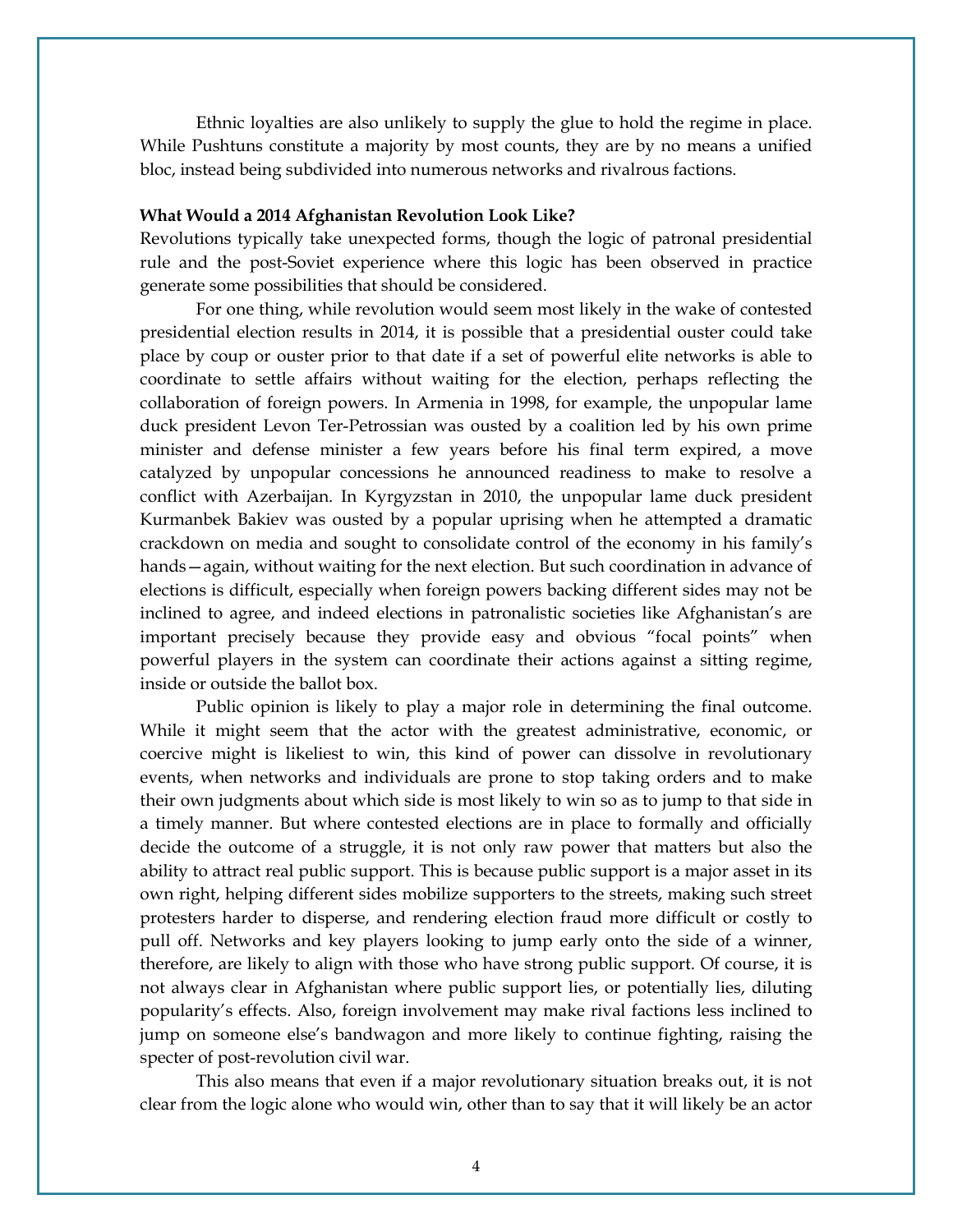who combines both strong administrative resources (probably including some foreign backing) and substantial public support (at least relative to others). This could be a Karzai ally (or relative) who somehow gains a strong personal following in the electorate, a current ally who defects to the opposition in a timely manner and capitalizes on discontent with the president, a current outsider, or the Taliban, which could take advantage of succession-related uncertainty to mount a new bid for control of the capital, perhaps in coalition with defectors or other opposition.

While a Taliban advance is one real possibility, we should not assume it is the only one. Electoral revolutions have proven capable of rallying huge numbers of people in the name of ending corruption and establishing a bright new future of economic development, motives that many in Afghanistan share and that could (at least momentarily) overshadow the forces of religious conservatism. Thus, we cannot rule out the possibility that a new Afghan revolution would bring to power a socioeconomic populist from the old elite who would prove capable of rallying support against the Taliban. If successful, though, this would probably involve the building of a new political machine that would start to resemble the non-democratic regime in Tajikistan, which among post-Soviet countries might be the closest potential analogue.

And, of course, we must not assume that there will be a winner. Afghanistan's history suggests that a new tragedy of civil war could be the result if the country's most important networks are not able to coordinate around a new center of authority, which is especially likely if foreign actors backing different networks do not themselves somehow come to agreement and force peace.

#### **Can Anything Be Done?**

It should be remembered that post-Soviet experience suggests that revolution is only a heightened risk at this point, not a certainty. It is not clear, however, that much can be done to reduce the risk at this point other than at the margins.

After over a decade in power, it is unlikely that Karzai will be able to find a way to bolster his popularity enough (say, to the level of Russian President Vladimir Putin in his prime) to avoid a real threat of revolution. Perhaps the candidate he endorses will be highly popular, but it is hard to see how such support could be achieved in short order. If Karzai supports a relative, this may be seen as a corrupt move that exacerbates the problem. One can urge the authorities to avoid fraud and to relinquish power without a fight upon a loss, but post-Soviet (and, indeed, world!) experience does not lend much cause for optimism this will succeed.

The Americans could decide to avoid force reductions in Afghanistan until after the election outcome is established so as not to exacerbate Karzai's lame duck problem, but this may not be seen as credible enough by elites who by now widely expect a diminished U.S. military role. Moreover, post-Soviet experience shows that even the Russians were unable to control succession-related revolutions in regions regarded by many as their own protectorates, as with the revolutions in the Georgian breakaway territories of Abkhazia in 2004-05 and South Ossetia in 2011-12, where Russian-backed